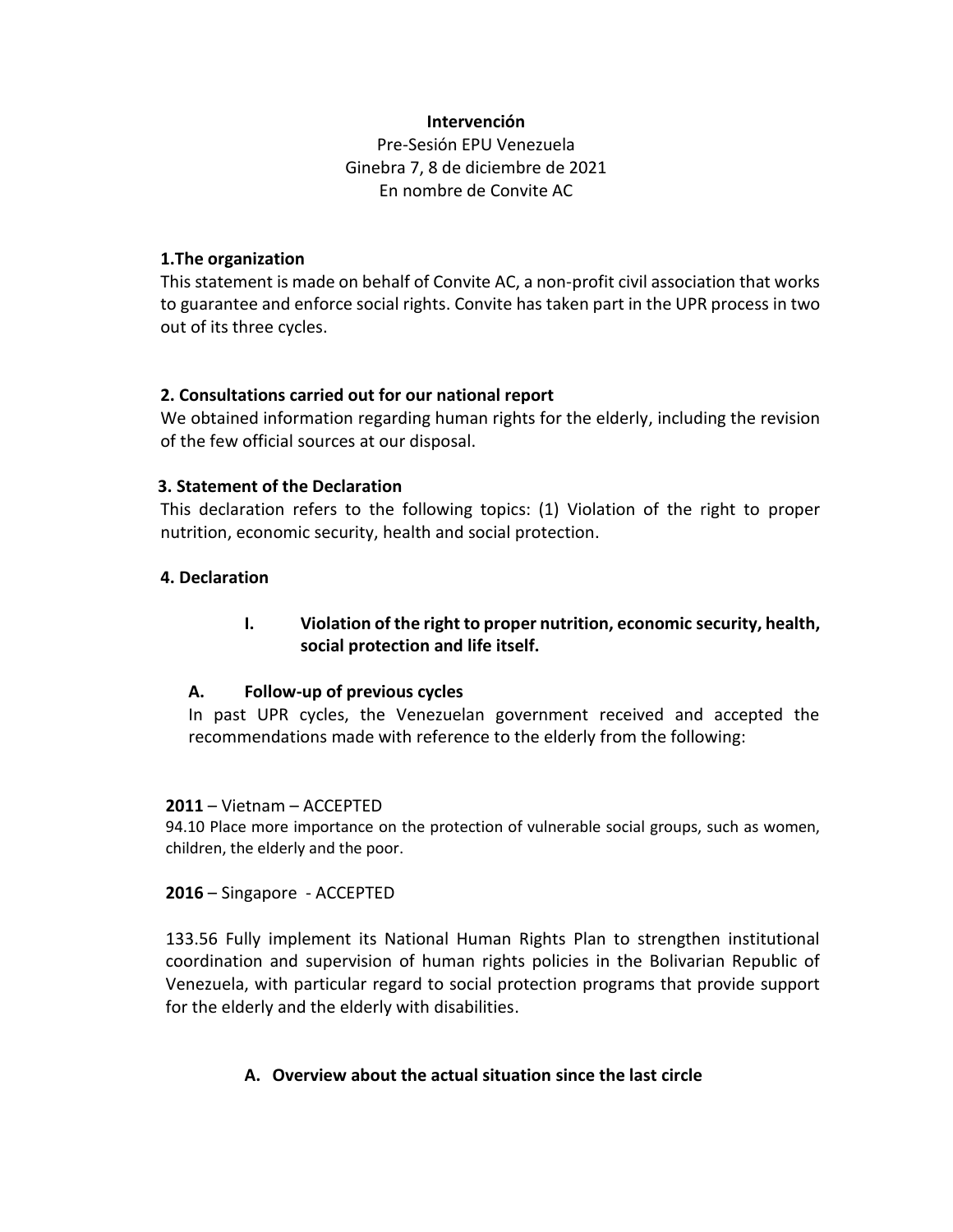- Since the second cycle, socioeconomic conditions in Venezuela have suffered significant setbacks that led to the need to implement a humanitarian response plan in 2019. According to OCHA in its report on humanitarian needs in 2019, 7.5 million people were in need of assistance, excluding the 9.3 million people in food insecurity. Nowadays the number of people in need of assistance is much greater.
- Similarly, the migratory process has been accentuated. According to UNHCR figures 5.5 million Venezuelans have already left the country.
- Forced migration and the COVID-19 pandemic have contributed greatly to our emergency, having a differential impact on older adults.
- According to a survey carried out by Convite between 2020 and 2021, we found that between 12-15% of the elderly population interviewed lived alone.
- It is worth noting the case of elderly people who, as a result of the migration of relatives, have been left to care for children, thus increasing the level of risk for both populations.
- In terms of livelihoods, an increase in the social pension coverage could be seen as progress.
- While in 2014 a social pension was able to cover 96.3% of the cost of the normative food basket, nowadays the amount of this pension does not even cover 5% of the same.
- A government program for the provision of food called CLAP is distributed to the needy. A recent survey carried out by Convite with 1,202 elderly people, showed that 36% receive the benefit quarterly, 14% bimonthly and 28% have never received it despite being registered. 60% of those interviewed stated that the products in the CLAP box last less than 15 days.
- The two main causes of morbidity in the elderly are diabetes and hypertension. According to Convite price monitoring for the month of August 2021, a box of 28 losartan potassium tablets exceeds the monthly amount of the pension.
- Although vaccination against COVID-19 has been increasing, vaccination mechanisms must be expanded and diversified for the elderly.
- The Venezuelan State has failed to comply with the Bilateral Agreement on Social Security, signed in 1988. Since December 2015, the Venezuelan State ceased payments to more than 16,000 pensioners outside the country.

# **B. Recommendations**

- Develop a national aging plan that guarantees the protection and fulfillment of all human rights of the elderly, as well as their full inclusion, integration and participation in society.
- Implement subsidized medical supply programs for the two main causes of morbidity in the elderly (hypertension and diabetes).
- Support and increase the number of care institutions for the elderly in the country.
- Publish disaggregated statistical data for people who are above 60 years of age.
- Create an Ombudsman for the Rights of Elderly People.